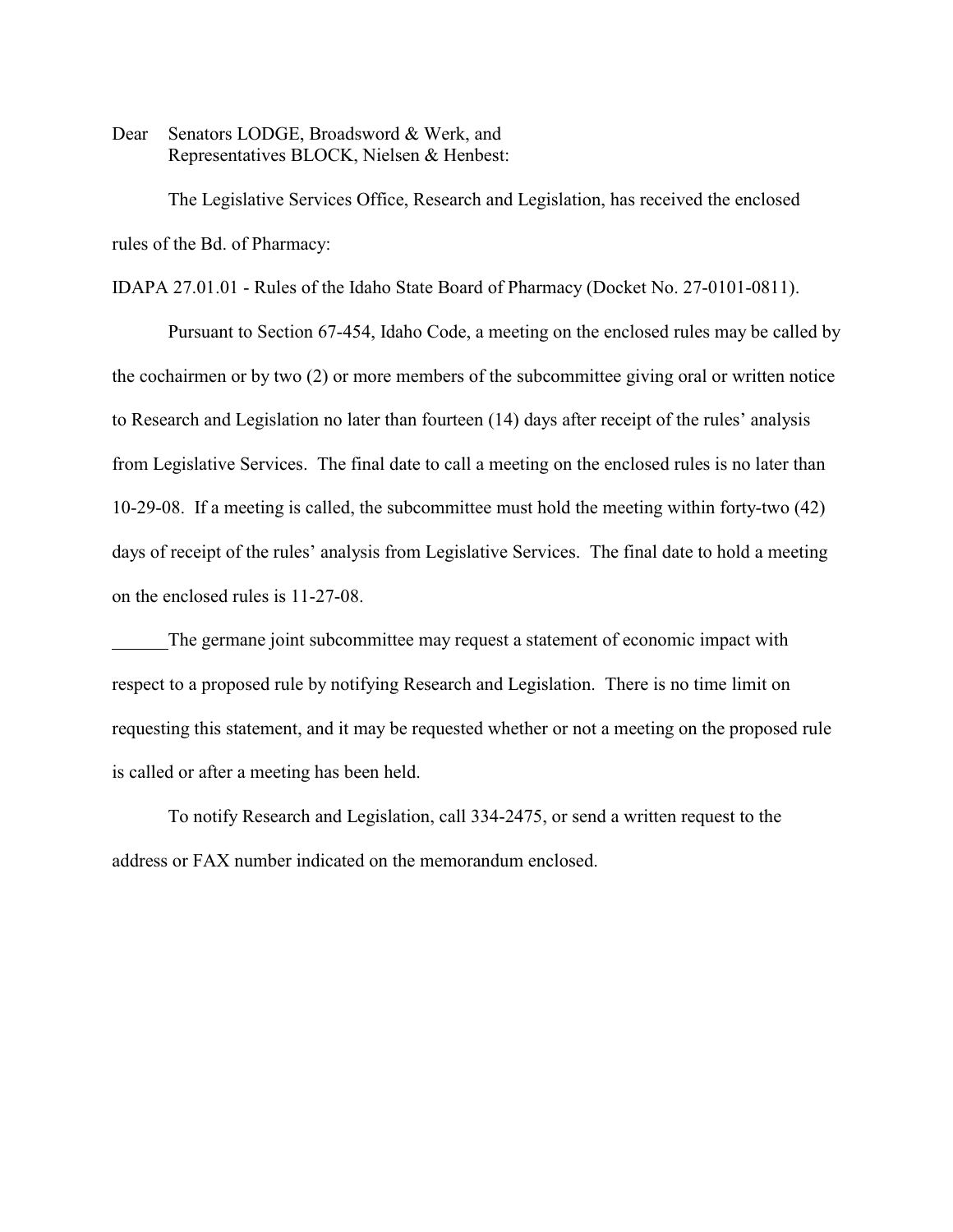#### **MEMORANDUM**

| TO:             | Rules Review Subcommittee of the Senate Health & Welfare Committee and the<br>House Health & Welfare Committee          |
|-----------------|-------------------------------------------------------------------------------------------------------------------------|
| <b>FROM:</b>    | Research & Legislation Staff - Paige Alan Parker                                                                        |
| DATE:           | October 9, 2008                                                                                                         |
| <b>SUBJECT:</b> | Board of Pharmacy - IDAPA 27.01.01 - Rules of the Idaho State Board of<br>Pharmacy (Docket No. 27-0101-0811 (Proposed)) |

The Board of Pharmacy submits Docket No. 27-0101-0811 (hereinafter "proposed rule"), amending the Board's rules found at IDAPA 27.01.01. According to the Board, the proposed rule is authorized pursuant to sections 37-2715 and 54-1717, Idaho Code.

Chapter 27, title 37, Idaho Code is the Uniform Controlled Substances Act. Section 37- 2715, Idaho Code, permits the Board to promulgate rules relating to the dispensing of controlled substances within Idaho. Sections 54-1701 to 54-1726, 54-1728 to 54-1739, 9-1701 and 9-1702, Idaho Code, are the components of the Idaho Pharmacy Act. Section 54-1717, Idaho Code, provides general rulemaking authority for the Board of Pharmacy.

According to the Board, the proposed rule provides a number of clarifications and changes regarding pharmacy technicians.

According to the Board, no fee or charge is imposed by the temporary and proposed rule. The Board states that there is no anticipated impact to the general fund greater than \$10,000 during the fiscal year as a result of the temporary and proposed rule. According to the Board, negotiated rulemaking was not conducted because of the simple nature of the rulemaking. The Board states that public hearing(s) will be scheduled if requested in writing by 25 persons, a political subdivision, or an agency, not later than October 15, 2008. All written comments must be delivered to the Board on or before October 22, 2008.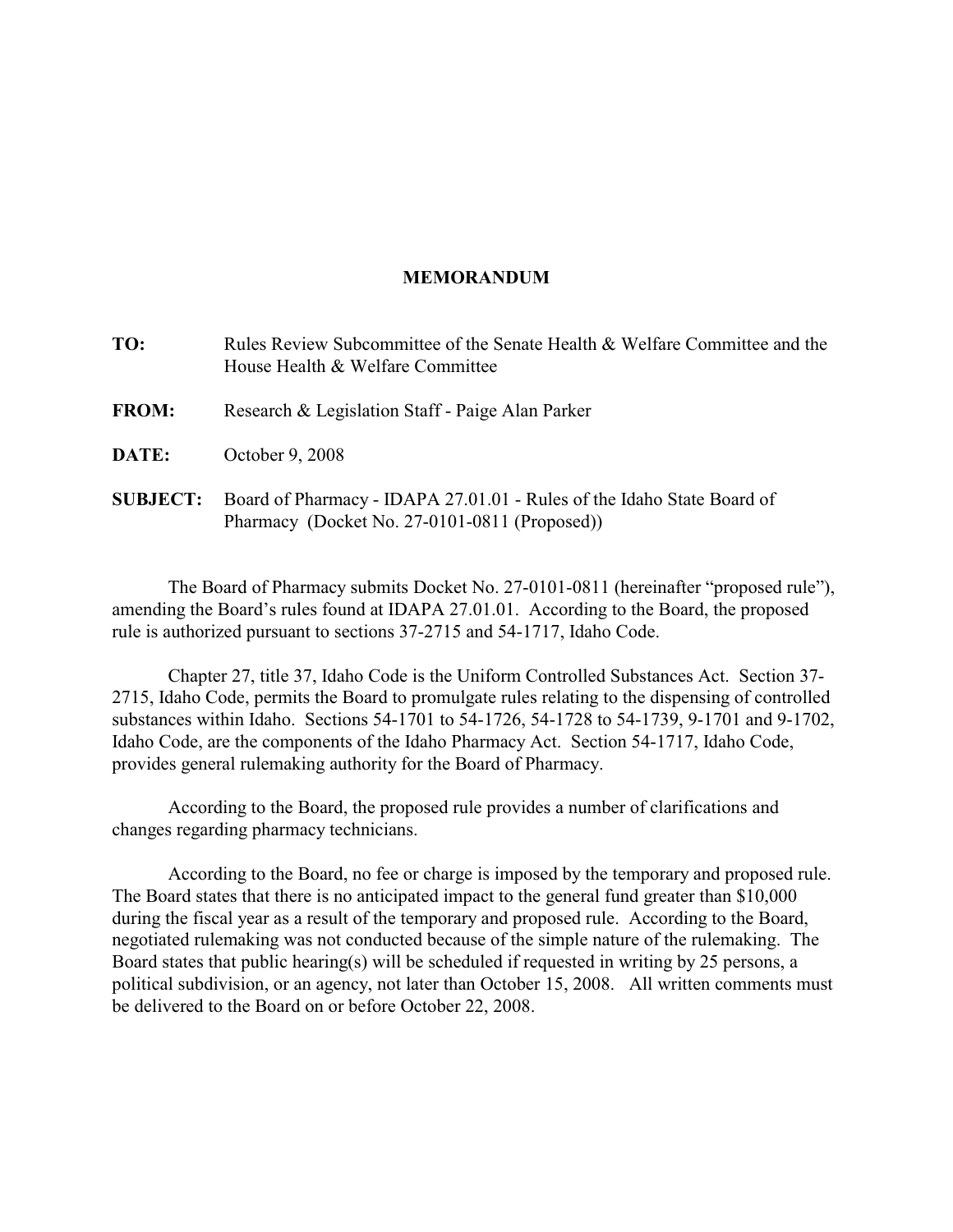# **ANALYSIS**

The proposed rule carries forward terminology usage present in other proposed rules that used the terms "pharmacist-in-charge" in place of "pharmacist" and "student pharmacist" in place of "extern/intern."

The proposed rule modifies the definition of "pharmacy technician" to stress that the duties performed by the technician are under the supervision of a licensed pharmacist and are within the individual's training. Deleted by the proposed rule is the requirement that the training be in accordance with the written standards of the pharmacy that are available to the Board for inspection and approval. Section 251.01.a. Pharmacy technicians in training are subject to discipline by the Board to the same extent and in the same manner as pharmacy technicians. Section 251.05.d.

The proposed rule also provides a new definition for "pharmacy technician in training" as an individual who (subsequent to June 30, 2009) registers with the Board, for a one year period and who may, under the supervision of a licensed pharmacist, assist in the pharmacy and perform any of the duties of a registered pharmacy technician while so registered. Section 251.01.b. Under the proposed rule, the pharmacy technician in training is included, along with the pharmacist technician, as a person who:

(1) may perform function in connection with the preparing, compounding, distribution or dispensing of medications at the pharmacy, section 251.02.a;

(2) may perform the designated functions which meet all of the specified criteria, section 251.02.b;

(3) is subject to the supervision of a registered pharmacist, section 251.02.c.viii;

(4) must be supervised by a licensed pharmacist, section 251.03;

(5) is required to perform all functions properly assigned to them and who must be employed or otherwise authorized by the assigning pharmacy, section 251.05.a;

(6) may be subject to proceedings initiated by the Board, section 251.05.b;

(7) is required to wear designated identification while working in a community pharmacy and is subject to the institutional setting exception, section 251.06.a; and

(8) is required to identify themselves according to their status in phone calls, section 251.06.b.

The proposed rule prohibits a pharmacy and pharmacist-in-charge from permitting any person other than a licensed pharmacist, registered student pharmacist, registered pharmacy technician or registered pharmacy technician in training to work in the secured area of the pharmacy. Section 251.02.a.

The ratio of pharmacists to student pharmacists, pharmacy technicians and pharmacy technicians in training has been changed from 1:3 to 1:6, with the caveat that no pharmacy or pharmacist-in-charge may permit the pharmacy to operate with a ratio which, under the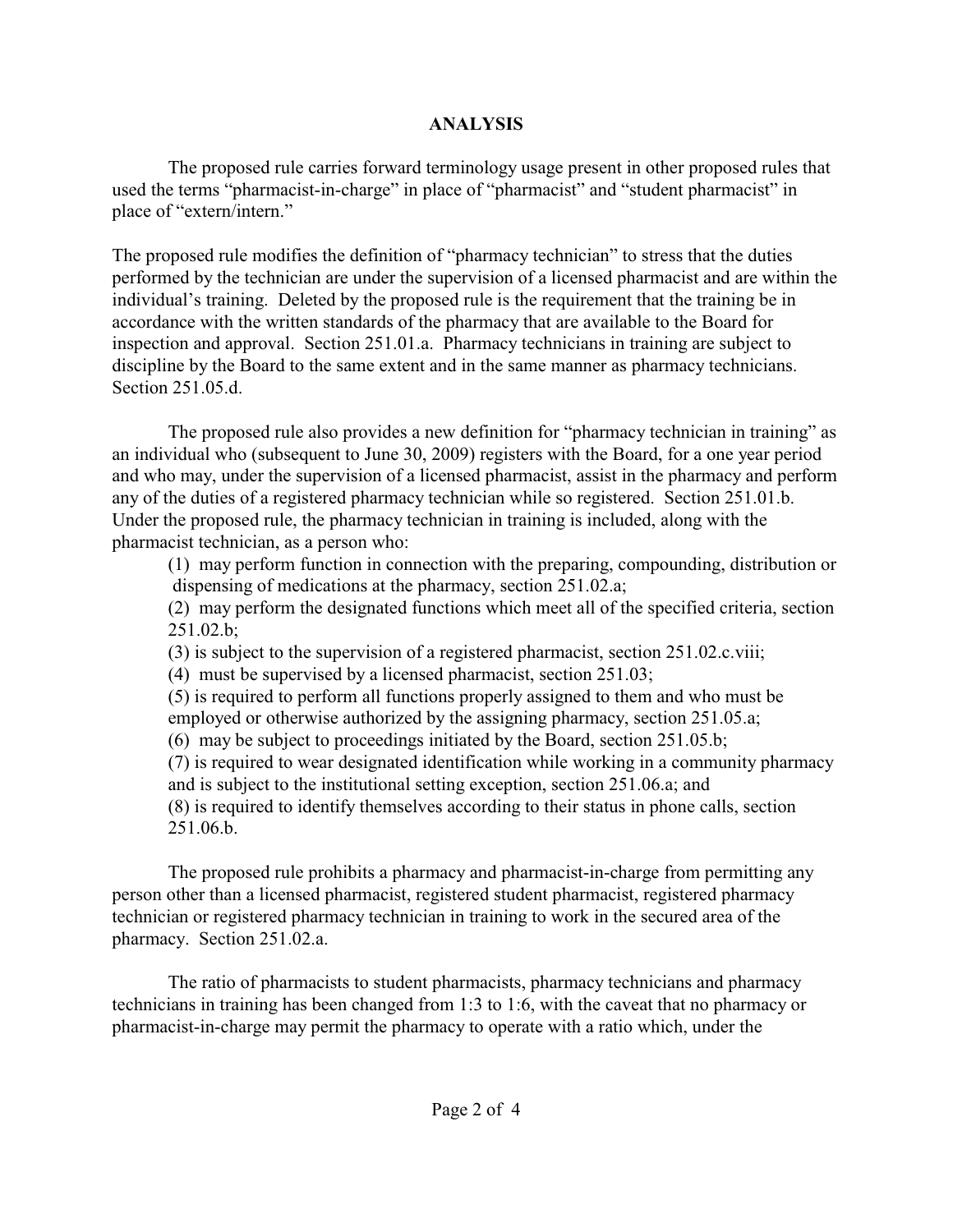circumstances, would result or reasonably result in an unreasonable risk of harm to public health, safety and welfare. Section 251.04.

The proposed rule clarifies the annual pharmacy technician registration requirements to provide that the pharmacy technician must meet all Board requirements for registration, submit the annual renewal application in the form prescribed by the Board and pay the renewal fee as specified by the Board. The proposed rule deletes the requirement that the Board mail the annual registration notice and registration form to all registered pharmacy technicians prior to June 1 of each year. Section 251.07.a

The proposed rule rewrites the registration requirements of pharmacy technicians and includes new registration requirements for pharmacy technicians in training. For pharmacy technicians, the proposed rule distinguishes between registrations prior to July 1, 2009, and those after. The only difference is that those registering after July 1, 2009, must have obtained and maintained certification as a pharmacy technician by the Pharmacy Technician Certification Board, the Institute for Certification of Pharmacy Technicians, or such other certifying organization approved by the Board. Sections 251.07.b.ii(5) and 251.07.e. Pharmacy technicians who have registered with the Board prior to June 30, 2009, are not required to obtain and maintain certification as a pharmacy technician in order to maintain or renew such registration as long as the person remains continuously so employed by the same pharmacy. If these conditions are not met, the person's pharmacy technician registration automatically terminates and the post June 30, 2009, registration requirements must be met. Section 251.07.f.

Pre and post July 1, 2009, registration requirements in common are: minimum of 18 years of age (unless waived by the Board's executive director); high school diploma or equivalent (unless waived); good moral character and temperate habits; submission of a Board prescribed written application; and payment of the registration fee. Sections 251.07b.i and ii.

A one-time election is permitted for pharmacy technicians who are registered with the Board prior to June 30, 2009, to register as a pharmacy technician in training at the first opportunity thereafter. Section 251.07.b.iii. A person may register as a pharmacy technician in training after June 30, 2009, if the person meets the pre July 1, 2009, requirements for a pharmacy technician and pays the Board specified registration fee. However, this pharmacy technician in training registration expires after one year and is not renewable. Thereafter, the registrant must meet the post July 1, 2009, pharmacy technician registration requirements. Section 251.07.c.

No person whose license has been denied, revoked, suspended or restricted for disciplinary purposes is eligible to be registered by the Board as a pharmacy technician or pharmacist technician in training. Section 251.07.d.

Under the proposed rule, the Board prepared annual and initial registration forms for pharmacy technicians and pharmacy technicians in training need not include a statement of the pharmacy owner and of the pharmacist-in-charge that the registration applicant has been adequately trained in specified areas, possesses adequate training to perform the routine functions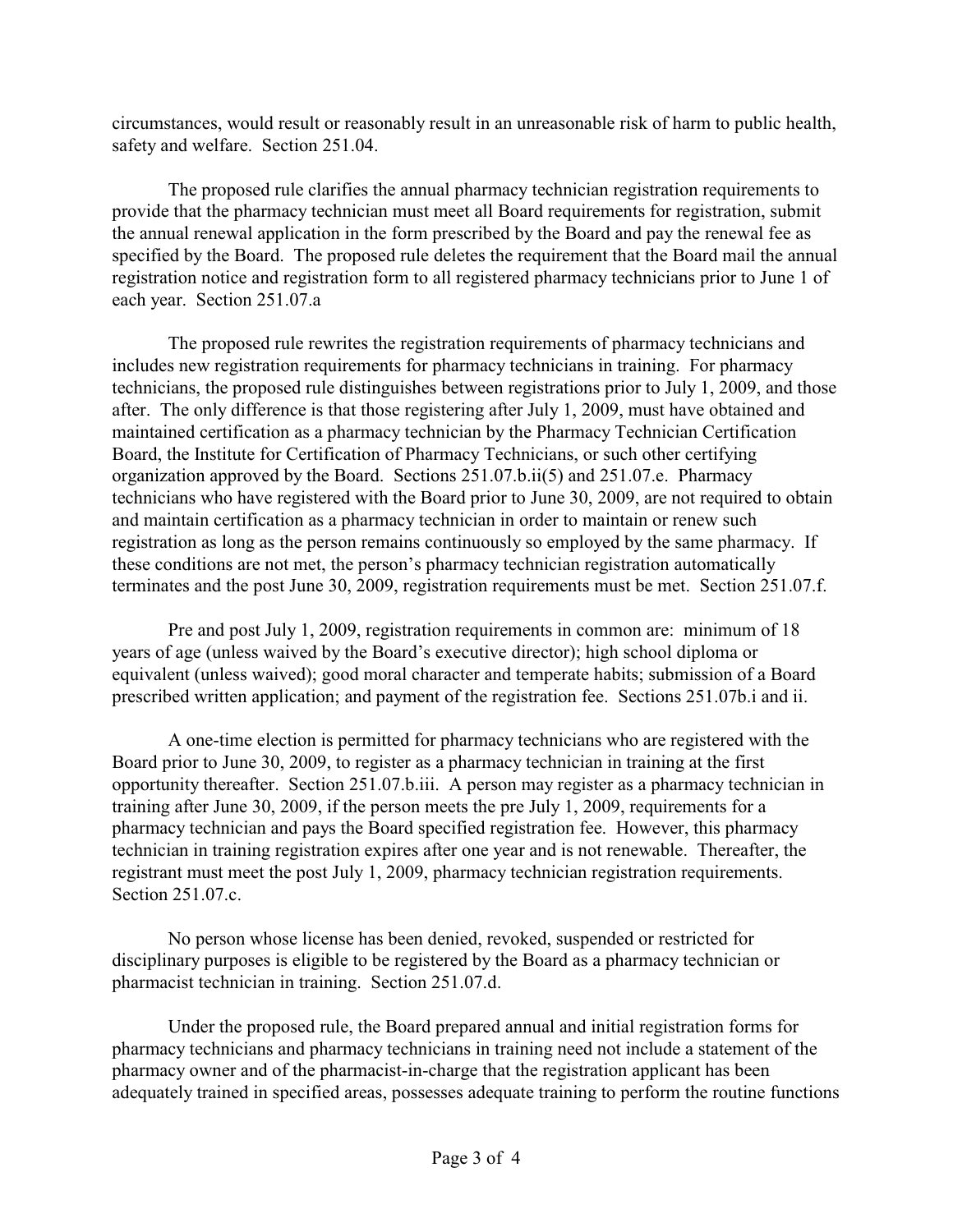in connection with the specified areas, or will be adequately so trained prior to the assignment of those routine functions. Section 251.07.g.

## **SUMMARY**

The Department's proposed rule change appears to be authorized under section 54-1717, Idaho Code.

cc: Idaho State Board of Pharmacy Mark D. Johnston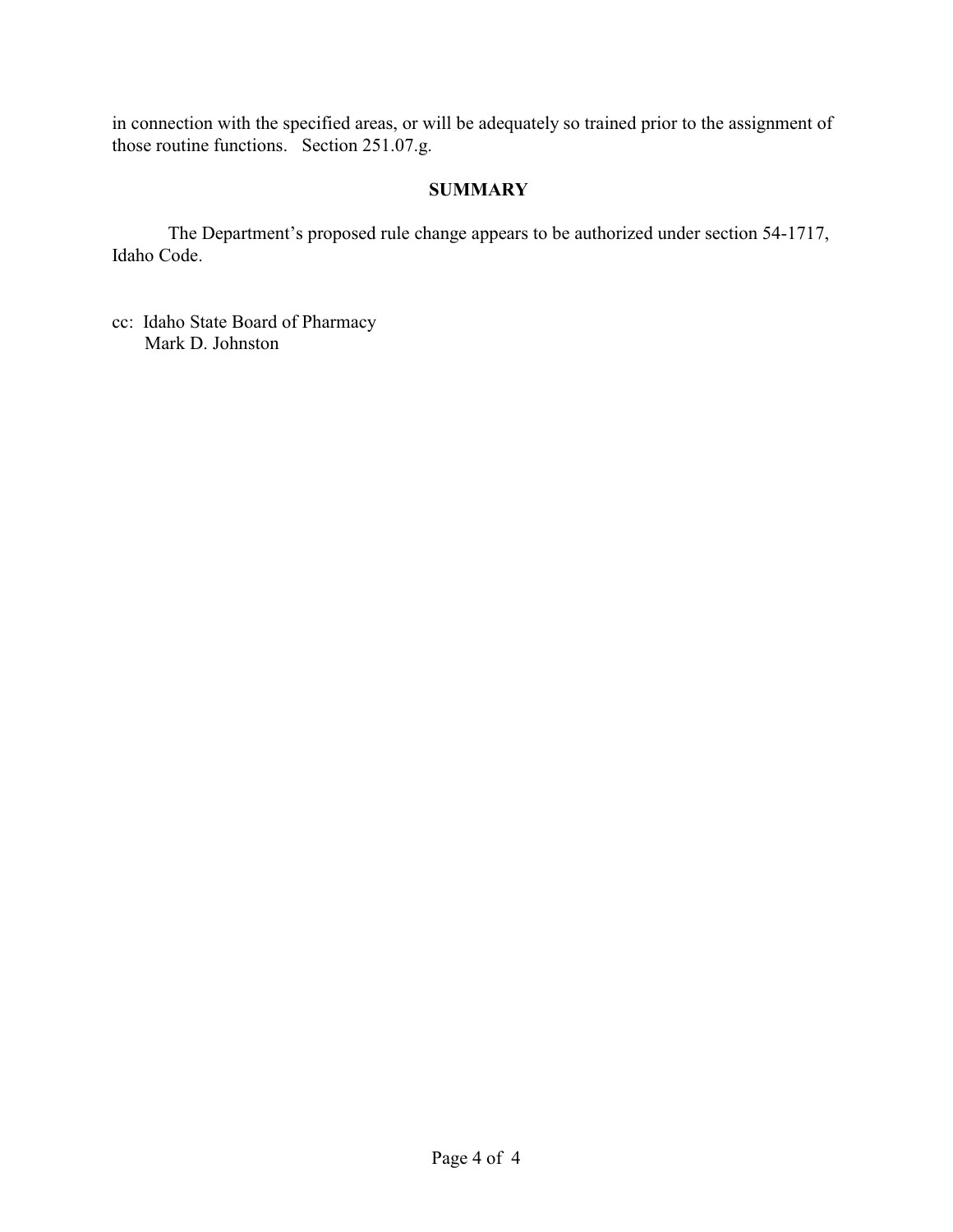# **IDAPA 27 - BOARD OF PHARMACY 27.01.01 - RULES OF THE IDAHO BOARD OF PHARMACY DOCKET NO. 27-0101-0811**

#### **NOTICE OF RULEMAKING - PROPOSED RULE**

**AUTHORITY:** In compliance with Section 67-5221(1), Idaho Code, notice is hereby given that this agency has initiated proposed rulemaking procedures. The action is authorized pursuant to Sections 37-2715 and 54-1717, Idaho Code.

**PUBLIC HEARING SCHEDULE:** Public hearing(s) concerning this rulemaking will be scheduled if requested in writing by twenty-five (25) persons, a political subdivision, or an agency, not later than October 15, 2008.

The hearing site(s) will be accessible to persons with disabilities. Requests for accommodation must be made not later than five (5) days prior to the hearing, to the agency address below.

**DESCRIPTIVE SUMMARY:** The following is a nontechnical explanation of the substance and purpose of the proposed rulemaking:

Based on input that the Board has received from various constituents and constituent groups, the Board believes it is in the best interest of the public health, safety, and welfare to consider changes in the rules for pharmacy technicians to require minimum age, education, and other requirements for registration by the Board as pharmacy technician; to require certification of pharmacy technicians; to clarify who may work within the area that constitutes a "pharmacy," to increase the permissible ratio of pharmacists to pharmacy technicians in any practice setting, and to address other matters related to the technician ratio. The proposed rulemaking amends IDAPA 27.01.01.251 and its subparagraphs to specify the conditions for registration as a pharmacy technician, including, but not limited to, minim age and education requirements; to require certification of pharmacy technicians; to designate certification entities acceptable to the Board; to provide time frames for a persons currently uncertified but registered as a pharmacy technician to meet certification requirements; to provide a "grandfathering" mechanism for some registered but uncertified pharmacy technicians to retain their registrations, under certain circumstances, without having to become certified; to clarify that all person working in a pharmacy "behind the counter," i.e., within the area of the "pharmacy" must be either a licensed pharmacist, a student pharmacist, or a registered pharmacy technician; to increase the permissible pharmacist to pharmacy technicians ratio in any practice setting from 3 to 1 to 6 to 1; to provide for how student pharmacists affect and pharmacist's lunch break or other breaks affects the ratio; to protect a pharmacist-incharge from being coerced or otherwise compelled by the pharmacy employer to utilize a pharmacist to pharmacy technician greater than 3 to 1 in the pharmacy where the practice setting is such that a ratio greater than 3 to 1 would pose an unreasonable risk of harm to the public health, safety, and welfare; and to impose grounds for administrative discipline and sanctions against the pharmacy registration of a pharmacy employer who has coerced or otherwise compelled a pharmacist-in-charge to utilize a pharmacist to pharmacy technician ratio that posed an unreasonable risk of harm to the public health, safety, and welfare.

**FISCAL IMPACT:** The following is a specific description, if applicable, of any negative fiscal impact on the state general fund greater than ten thousand dollars (\$10,000) during the fiscal year resulting from this rulemaking: None.

**NEGOTIATED RULEMAKING:** Pursuant to 67-5220(1), Idaho Code, negotiated rulemaking was not conducted because of the simple nature of the rulemaking.

**ASSISTANCE ON TECHNICAL QUESTIONS, SUBMISSION OF WRITTEN COMMENTS:** For assistance on technical questions concerning the proposed rule, contact Mark Johnston, R.Ph., Executive Director, (208) 334- 2356.

Anyone may submit written comments regarding this proposed rulemaking. All written comments must be directed to the undersigned and must be delivered on or before October 22, 2008.

DATED this 15th day of August, 2008.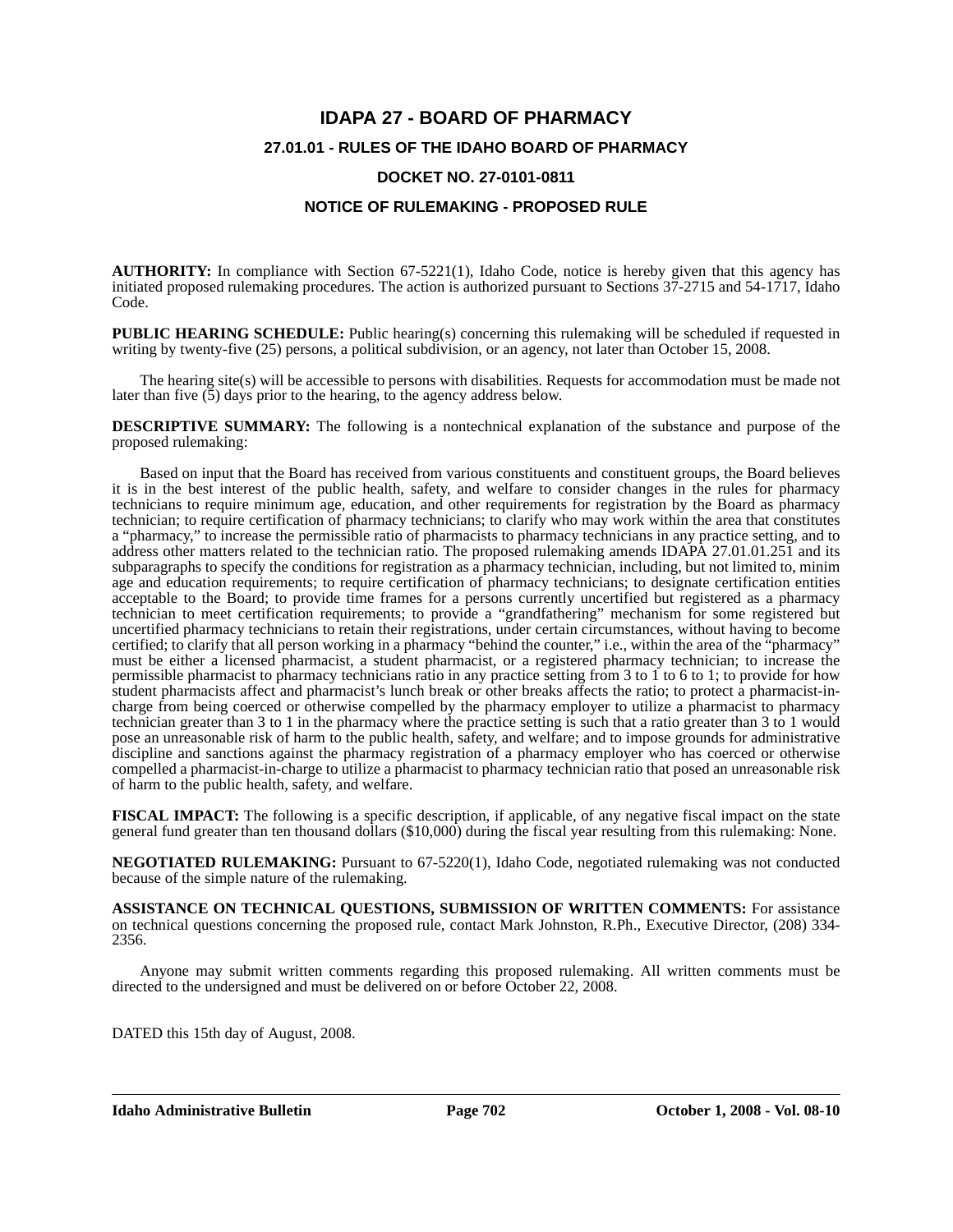Mark D. Johnston, R.Ph. Executive Director Idaho Board of Pharmacy 3380 Americana Terrace, Ste. 320 P. O. Box 83720 Boise, ID 83720-0067 Phone: (208) 334-2356 Fax: (208) 334-3536

### **THE FOLLOWING IS THE TEXT OF DOCKET NO. 27-0111-0811**

#### **251. PHARMACY TECHNICIANS.**

#### **01. Definitions**.

**a.** Pharmacy Technician. Means an individual*,* who is registered with the Board and who *is employed or otherwise authorized by a pharmacy registered with the Board to* may, under the supervision of a licensed pharmacist, assist in the pharmacy and perform *routine* such functions*, that do not require the use of a licensed pharmacist's professional judgment,* in connection with the preparing, compounding, distribution or dispensing of medications *at such pharmacy, and who has been adequately trained therefor according to the written standards of such pharmacy. Such written standards shall be available to the Board and its designated personnel for inspection or approval, or both* as are routine, do not require the professional judgment of a licensed pharmacist, and are within the individual's training. individual's training.

**b.** Pharmacy Technician in Training. Means an individual who registers with the Board subsequent to June 30, 2009, as a pharmacy technician in training and whose registration expires automatically one (1) year from the date of registration, but who may, under the supervision of a licensed pharmacist, assist in the pharmacy and perform any of the duties of a registered pharmacy technician during the one (1)-year period of registration.

 $($  )

# **02. Responsibility of Pharmacy and Pharmacist-in-Charge -- Assignment of Functions**. *(4-5-00)*( )

**a.** The pharmacy and the pharmacist-in-charge are each responsible for all aspects of the sale at retail and the dispensing of medications, drugs, devices, and other materials at the pharmacy, including the preparing, compounding, distribution or dispensing of medications. No pharmacy or pharmacist-in-charge *may allow* shall assignment to, or permit performance by, any *individual* person, other than a registered pharmacy technician, a registered pharmacy technician in training, registered student pharmacist extern/intern, or a licensed pharmacist, of any functions connected to the preparing, compounding, distribution or dispensing of medications at the pharmacy. No pharmacy or pharmacist-in-charge shall permit any person other than a licensed pharmacist, registered student pharmacist, registered pharmacy technician, or registered pharmacy technician in training to work in the secured area<br>of the pharmacy where medications are prepared, compounded, distributed, dispensed, or stored.  $\left(5-3$ of the pharmacy where medications are prepared, compounded, distributed, dispensed, or stored. *(5-3-03)*( )

**b.** The pharmacy or the pharmacist-in-charge may assign to, or allow performance by, a registered pharmacy technician or registered pharmacy technician in training only those functions connected with the preparing, compounding, distribution or dispensing of medications, which meet all of the following criteria: *(5-3-03)*( )

i. The function is routine; (4-5-00)

ii. The function is one for which the pharmacy technician or pharmacy technician in training is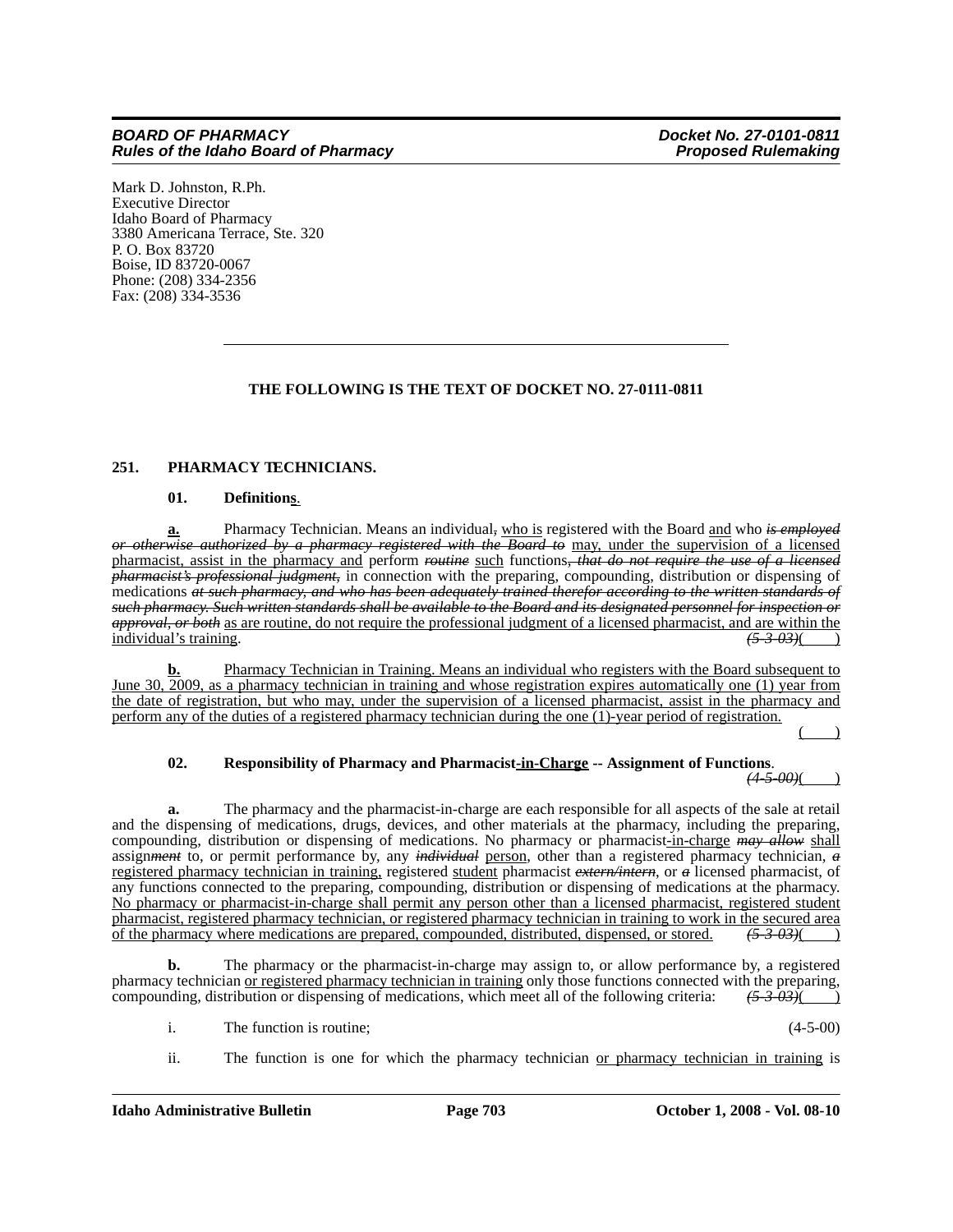*Rules of the Idaho Board of Pharmacy* 

**c.** Only a registered pharmacist may do any of the following (which, without limiting the scope of the term "professional judgment," is a non-exclusive list of actions requiring a licensed pharmacist's professional judgment): (4-5-00)  $j$ udgment):  $(4-5-00)$ 

adequately trained and supervised; and *(4-5-00)*( )

i. Receive a new prescription order verbally from a prescriber or other person authorized by law.  $(4-5-00)$ 

ii. Perform evaluations and interpretations of a prescription and any needed clarifications prior to filling.  $(4-5-00)$ 

iii. Consult with the prescriber concerning any necessary clarification regarding a patient and his prescription.  $(4-5-00)$ 

iv. Interpret any clinical data in a patient's medication record system (for example, drug usage, refill frequency, drug interactions, etc.) (7-1-93)

v. Perform professional consultation with any prescriber, nurse or other health care professional.

(7-1-93)

vi. Supervise the packaging of drugs and check the completed procedure and product. (7-1-93)

vii. Issue the new prescription to the patient or his agent with consultation. (7-1-93)

viii. Supervise the activities of pharmacy technicians and pharmacy technicians in training to insure that activities are performed completely, safely and without risk or harm to patients. all such activities are performed completely, safely and without risk or harm to patients.

**d.** A violation of the rules on pharmacy technicians and pharmacy technicians in training by a pharmacist or a pharmacy is unprofessional conduct, and is grounds for revocation or suspension of the pharmacist's license or the pharmacy registration, or both, issued under Sections 54-1722, 54-1723, 54-1724 or 54-1729, Idaho Code, or other appropriate disciplinary action. Code, or other appropriate disciplinary action.

**03.** Supervision. Where a pharmacy technician or pharmacy technician in training performs one (1) or more functions in connection with the preparing, compounding, distribution or dispensing of medications, the pharmacy technician or pharmacy technician in training shall be under the supervision of a licensed pharmacist who, in addition to the pharmacy and the pharmacist-in-charge, shall be responsible for all aspects of the filled prescription including, but not limited to, the following:  $\frac{(4-5-00)}{(4-5-00)}$ including, but not limited to, the following:

**a.** Verifying drug selection, strength, dosage form and labeling against the prescription and the contents of stock container. (7-1-93)

**b.** Verifying selection of the proper prescription container. (7-1-93)

**04.** *Pharmacy Technician* **Ratio**. The ratio of pharmacists to student pharmacists, pharmacy technicians and pharmacy technicians in training in total shall *be* not *less than* exceed one (1) pharmacist for every *three* six (*3*6) student pharmacists, pharmacy technicians and pharmacy technicians in training in total in any practice setting; provided, however, that no pharmacy or pharmacist-in-charge shall operate the pharmacy or allow operation of the pharmacy with a ratio, nor shall any pharmacy require a pharmacist in charge to operate the pharmacy or allow operation of the pharmacy with a ratio, which, under the circumstances of the particular practice setting, results in, or reasonably would be expected to result in, an unreasonable risk of harm to public health, safety, and welfare.

*(4-6-05)*( )

**05. Responsibility of** *Pharmacy* **Technicians**. *(4-5-00)*( )

# *BOARD OF PHARMACY Docket No. 27-0101-0811*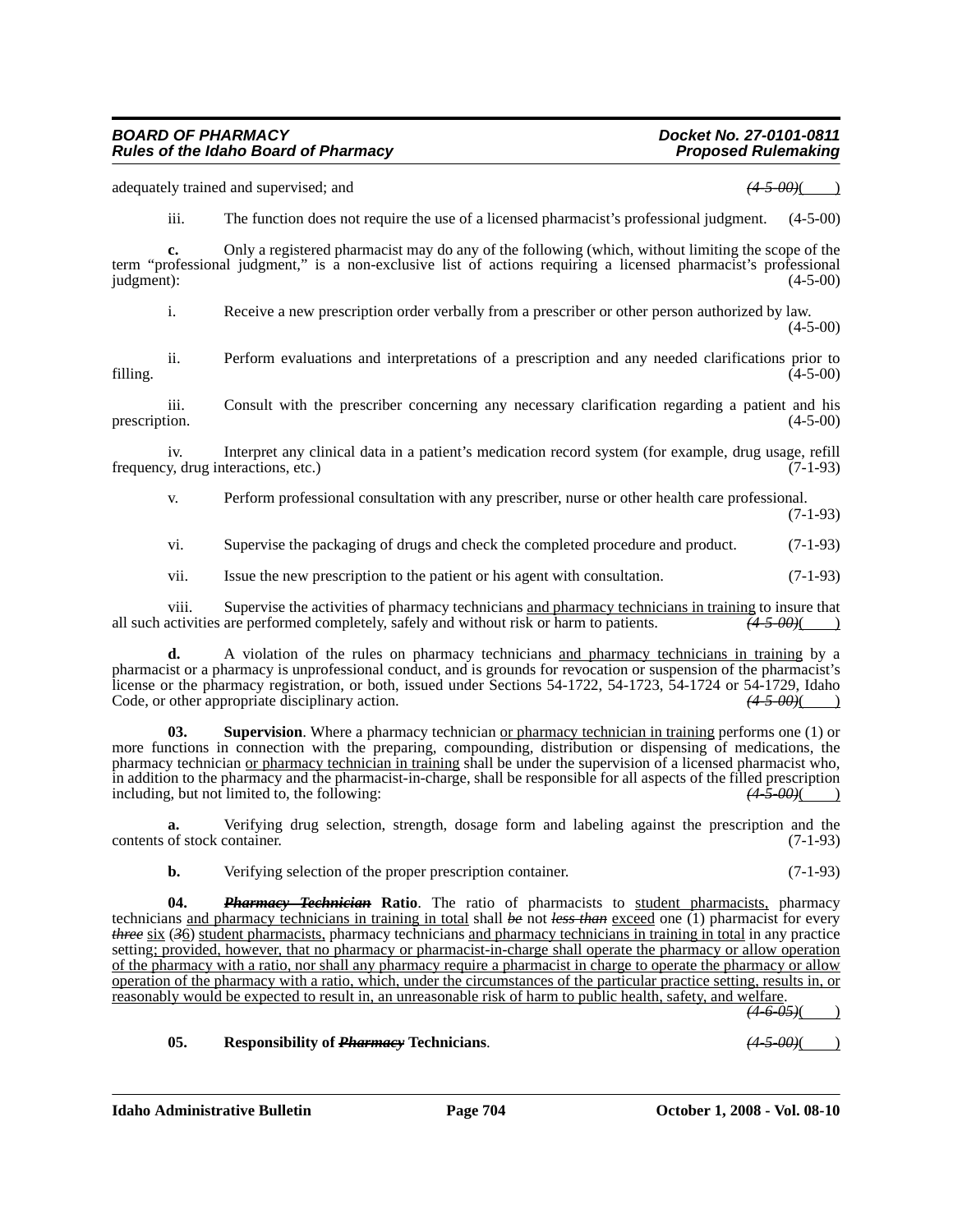| <b>BOARD OF PHARMACY</b>                    | Docket No. 27-0101-0811    |
|---------------------------------------------|----------------------------|
| <b>Rules of the Idaho Board of Pharmacy</b> | <b>Proposed Rulemaking</b> |

**a.** Pharmacy technicians and pharmacy technicians in training shall perform all functions properly assigned to them with all necessary care. No pharmacy technician and pharmacy technician in training shall accept assignment of, or perform, any functions connected with the preparing, compounding, distribution or dispensing of medications unless such pharmacy technician and pharmacy technician in training is employed or otherwise authorized by the assigning pharmacy and such function meets all of the criteria set forth in Paragraph 251.02.b. of these rules. *(5-3-03)*( )

**b.** The Board may initiate proceedings against pharmacy technicians or pharmacy technicians in training who perform such tasks or functions connected with the preparing, compounding, distribution or dispensing of medications:  $\frac{(4-5-00)()}{2}$ of medications: *(4-5-00)*( )

i. That are not routine functions; (4-5-00)

ii. That the pharmacy technician or pharmacy technician in training is not adequately trained and supervised for; or  $(4-5-00)$ 

iii. That require the use of a licensed pharmacist's professional judgment. Such persons may be charged by the appropriate authorities with practicing pharmacy without a license in violation of Section 54-1726, Idaho Code. (4-5-00)

**c.** The Board may initiate proceedings against pharmacy technicians who perform such tasks or functions connected with the preparing, compounding, distribution or dispensing of medications in a negligent or improper manner or otherwise violate the rules on pharmacy technicians. Such violations shall be grounds for revocation or suspension of the pharmacy technician's registration, or other appropriate disciplinary action. (4-5-00)

**d.** Pharmacy technicians in training are subject to discipline by the Board under Paragraph 251.05.c of these rules to the same extent and in the same manner as pharmacy technicians. The provisions of Subsection 251.08 of these rules apply to disciplinary proceedings against a pharmacy technician in training. ( )

#### **06. Identification of Pharmacy Technicians and Pharmacy Technicians in Training**.

*(7-1-99)*( )

**a.** All pharmacy technicians and pharmacy technicians in training working as such in community pharmacies must be identified by a name badge designating that person as a pharmacy technician or pharmacy technician in training, as applicable. The name badge must measure no less than one (1) inch by three (3) inches and must contain the individual's printed name directly above the title of pharmacy technician or pharmacy technician in training, as applicable. The identification badge must be clearly visible at all times. Pharmacy technicians and pharmacy technicians in training working in an institutional setting may be exempt from the above requirement only if the institution requires a specific badge of identification to be worn by the pharmacy technician and pharmacy technician in training.  $\frac{(4-5-00)}{(4-5-00)}$ technician in training. *(4-5-00)*( )

**b.** All pharmacy technicians and pharmacy technicians in training must identify themselves as a pharmacy technician <u>or pharmacy technician in training, as applicable</u>, on any phone calls initiated or received by them while performing pharmacy functions.  $(71.99)$  ( $(71.99)$ ) them while performing pharmacy functions.

#### **07. Registration of Pharmacy Technician and Pharmacy Technician in Training, Certification, and Exceptions**. *(4-5-00)*( )

**a.** Annual Renewal of Pharmacy Technician Registration. All pharmacy technicians shall register annually with the Board*. The Board will develop an appropriate annual registration notice and annual registration form to be mailed to all registered pharmacy technicians prior to June 1 of each year. The notice will state*, shall meet all the requirements for registration as a pharmacy technician, shall submit the annual renewal application in the form prescribed by the Board, and shall pay the annual pharmacy technician registration renewal fee specified by the Board. *(4-5-00)*( )

**b.** *Initial* Registration of Pharmacy Technician. *Before* No person shall commenc*ing*e duties at a pharmacy as a pharmacy technician *(including previously registered pharmacy technicians who are changing*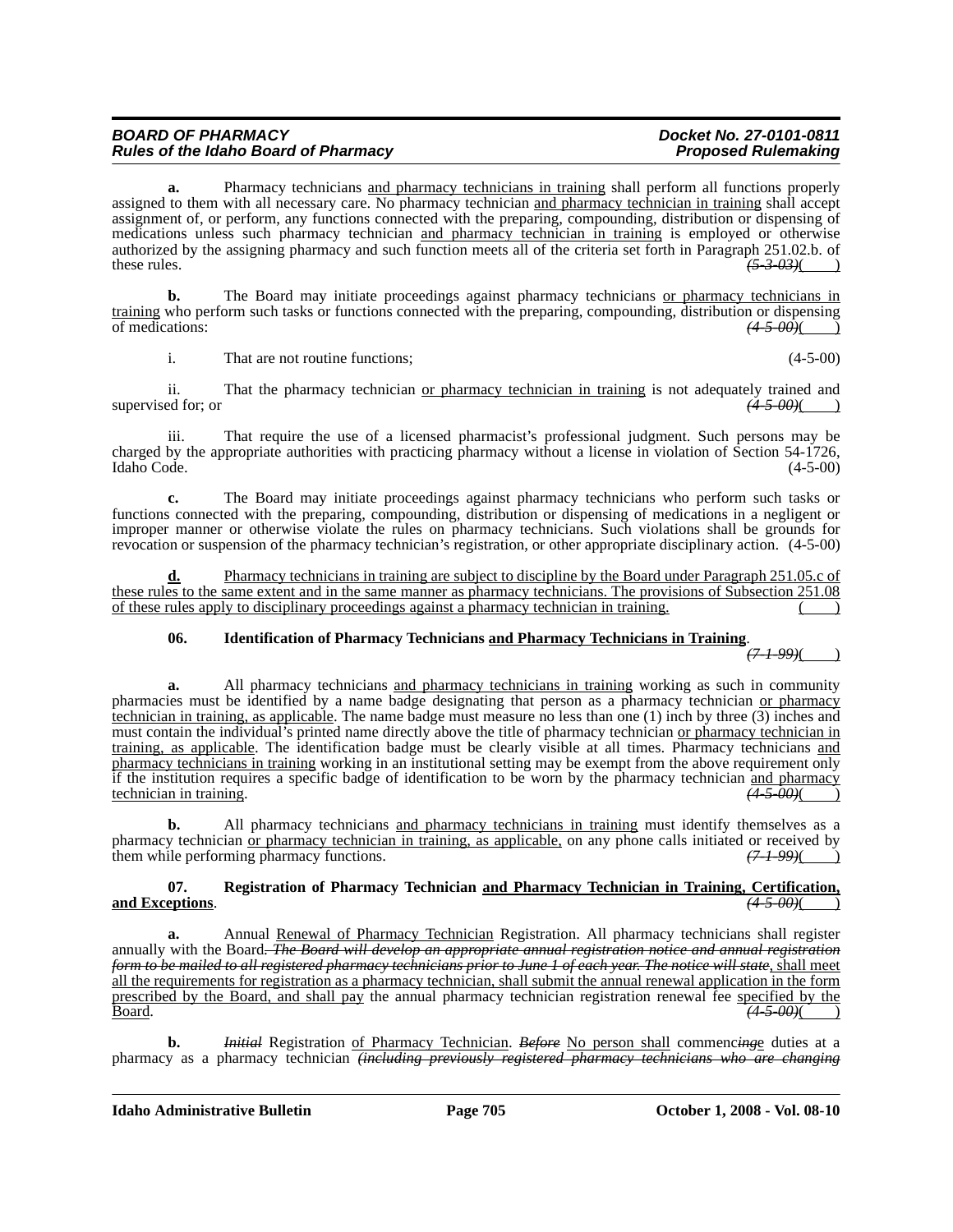#### *BOARD OF PHARMACY Docket No. 27-0101-0811 Rules of the Idaho Board of Pharmacy Proposed Rulemaking*

|                                              | <del>pharmacies), an individual must register with the Board, pay the registration fee, and have received a certificate of</del><br>registration from the Board, provided however, an individual who has not previously had his registration as a<br><del>pharmacy technician revoked or suspended may commence performing duties as a pharmacy technician immediately</del><br><del>upon the completion and mailing of the registration form and applicable fee to the Board. The initial registration</del>                                                                                                                                                                                                                                                                                                                                                                                                                                                         |  |
|----------------------------------------------|-----------------------------------------------------------------------------------------------------------------------------------------------------------------------------------------------------------------------------------------------------------------------------------------------------------------------------------------------------------------------------------------------------------------------------------------------------------------------------------------------------------------------------------------------------------------------------------------------------------------------------------------------------------------------------------------------------------------------------------------------------------------------------------------------------------------------------------------------------------------------------------------------------------------------------------------------------------------------|--|
|                                              | period shall be from the date of initial registration to the next annual registration date, unless registered by the Board<br>as a pharmacy technician. To be registered as a pharmacy technician, a person must satisfy all of the following:<br><del>(5-3-03)</del> (                                                                                                                                                                                                                                                                                                                                                                                                                                                                                                                                                                                                                                                                                               |  |
| $\underline{\mathbf{i}}$ .                   | For registration prior to July 1, 2009, a person must:                                                                                                                                                                                                                                                                                                                                                                                                                                                                                                                                                                                                                                                                                                                                                                                                                                                                                                                |  |
| (1)                                          | Be at least eighteen (18) years of age, unless a waiver is granted by the Board's executive director;                                                                                                                                                                                                                                                                                                                                                                                                                                                                                                                                                                                                                                                                                                                                                                                                                                                                 |  |
| (2)                                          | Be a high school graduate or the recipient of a high school equivalency diploma, unless a waiver is<br>granted by the Board's executive director;                                                                                                                                                                                                                                                                                                                                                                                                                                                                                                                                                                                                                                                                                                                                                                                                                     |  |
| (3)                                          | Be of good moral character and temperate habits;                                                                                                                                                                                                                                                                                                                                                                                                                                                                                                                                                                                                                                                                                                                                                                                                                                                                                                                      |  |
| (4)                                          | Have submitted a written application in the form prescribed by the Board; and                                                                                                                                                                                                                                                                                                                                                                                                                                                                                                                                                                                                                                                                                                                                                                                                                                                                                         |  |
| (5)                                          | Have paid the registration fee specified by the Board.                                                                                                                                                                                                                                                                                                                                                                                                                                                                                                                                                                                                                                                                                                                                                                                                                                                                                                                |  |
| <u>ii.</u>                                   | For registration subsequent to June 30, 2009, unless excepted by these rules, a person must: $($ )                                                                                                                                                                                                                                                                                                                                                                                                                                                                                                                                                                                                                                                                                                                                                                                                                                                                    |  |
| (1)                                          | Be at least eighteen (18) years of age, unless a waiver is granted by the Board's executive director;                                                                                                                                                                                                                                                                                                                                                                                                                                                                                                                                                                                                                                                                                                                                                                                                                                                                 |  |
| (2)                                          | Be a high school graduate or the recipient of a high school equivalency diploma, unless a waiver is<br>granted by the Board's executive director;                                                                                                                                                                                                                                                                                                                                                                                                                                                                                                                                                                                                                                                                                                                                                                                                                     |  |
| (3)                                          | <u>Be of good moral character and temperate habits;</u>                                                                                                                                                                                                                                                                                                                                                                                                                                                                                                                                                                                                                                                                                                                                                                                                                                                                                                               |  |
| $\Delta$                                     | Have submitted a written application in the form prescribed by the Board;                                                                                                                                                                                                                                                                                                                                                                                                                                                                                                                                                                                                                                                                                                                                                                                                                                                                                             |  |
| (5)                                          | Have obtained and maintain certification as a pharmacy technician by the Pharmacy Technician<br>Certification Board (PTCP), the Institute for Certification of Pharmacy Technicians (ICPT), or such other certifying<br>organization as may be approved by the Board; and                                                                                                                                                                                                                                                                                                                                                                                                                                                                                                                                                                                                                                                                                             |  |
| (6)                                          | Have paid the registration fee specified by the Board.                                                                                                                                                                                                                                                                                                                                                                                                                                                                                                                                                                                                                                                                                                                                                                                                                                                                                                                |  |
| 111.                                         | A person who is registered with the Board as a pharmacy technician as of June 30, 2009, may make<br>a one time election at the first time for renewal subsequent to July 30, 2009 to register with the Board as a pharmacy<br>technician in training rather than to renew registration as a pharmacy technician; but a person making such election<br>shall be subject to all of the provisions in Paragraph 251.07.c. of these rules.                                                                                                                                                                                                                                                                                                                                                                                                                                                                                                                                |  |
| <u>c.</u><br>Board as a pharmacy technician. | Registration of Pharmacy Technician in Training. Subsequent to June 30, 2009, a person may be<br>registered by the Board as a pharmacy technician in training, provided that the person satisfies all the requirements<br>for registration as a pharmacy technician under Subparagraph 251.07.b.i. of these rules and pays the registration fee<br>specified by the Board for pharmacy technicians. Upon registration, a pharmacy technician in training may perform,<br>under the supervision of a licensed pharmacist, any of the duties that these rules allow a registered pharmacy<br>technician to perform. The registration of a pharmacy technician in training shall expire one (1) year from the date of<br>registration and shall not be renewable. Subsequent to expiration of a pharmacy technician in training registration, a<br>person must satisfy all the requirements of Subparagraph 251.07.b.ii. of these rules in order to be registered by the |  |

**d.** Ineligibility for Registration. No pharmacist whose license has been denied, revoked, suspended, or restricted for disciplinary purposes shall be eligible to be registered by the Board as a pharmacy technician or